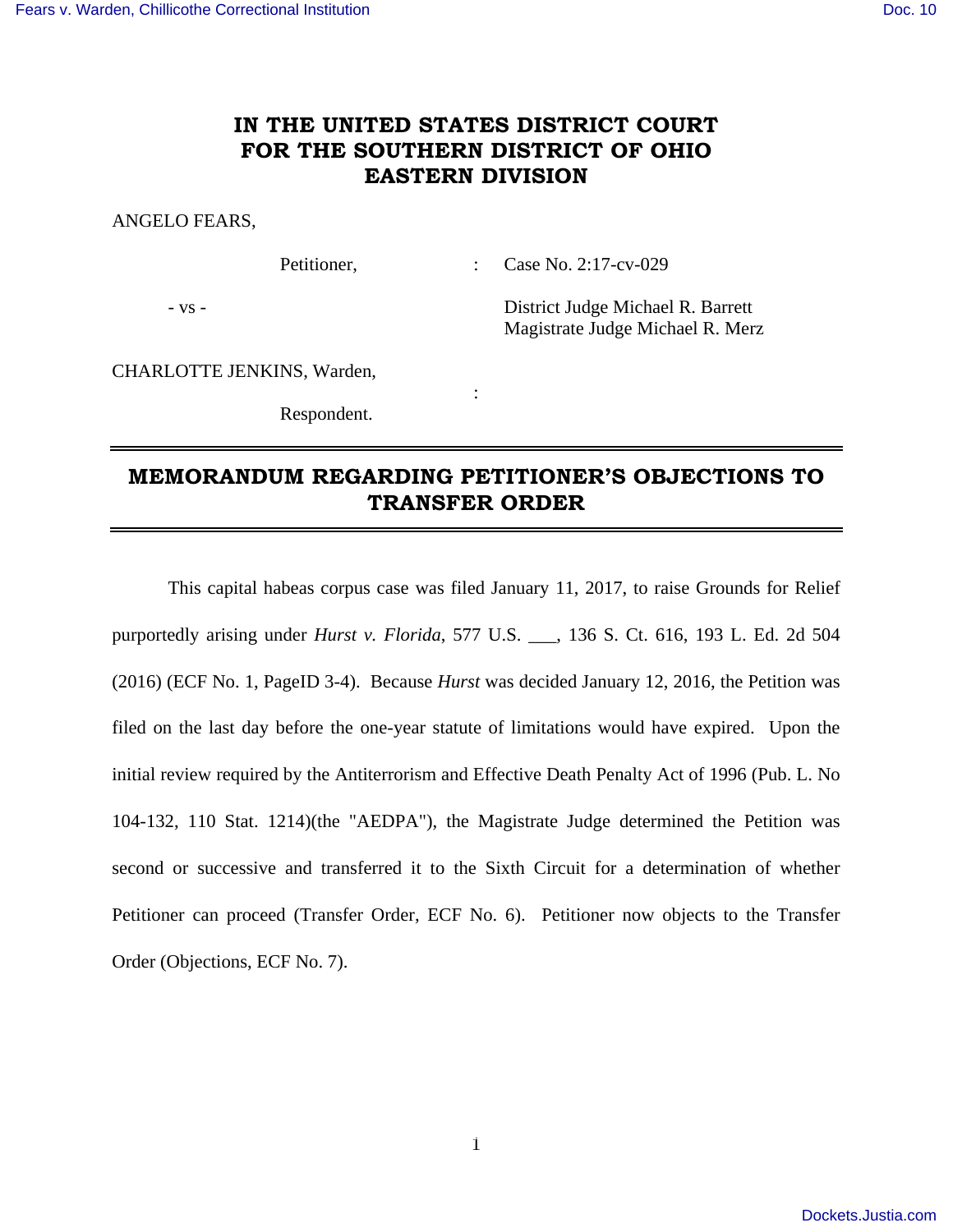## **Objection to Magistrate Judge Authority**

 Fears' first objection is that the Transfer Order "should be construed by this Court as a Report and Recommendation" and reviewed *de novo* under the standards for District Judge review of a report and recommendation. *Id.* at PageID 92-93. Petitioner's theory is that a transfer is equivalent to a dismissal for lack of jurisdiction and therefore dispositive.

 The categories of dispositive motions on which magistrate judges must make recommendations rather than decisions was delineated first by Congress in the Magistrates Act, now codified at 28 U.S.C. § 636(b)(1)(A). The Sixth Circuit has from time to time expanded the list by analogizing other matters to the statutory categories including Rule 11 claims for damages, *Bennett v. General Caster Service of N. Gordon Co., Inc.*, 976 F.2d 995 (6<sup>th</sup> Cir. 1992)(per curiam); denial of *in forma pauperis* motions, *Woods v. Dahlberg*, 894 F.2d 187 (6<sup>th</sup> Cir. 1990)(*per curiam*); a Rule 37 order striking pleadings with prejudice, *Ocelot Oil Corp. v. Sparrow Indus.*, 847 F.2d 1458, 1463 (10<sup>th</sup> Cir. 1988), cited approvingly in *Bennett*; or a remand order, *Vogel v. U.S. Office Products Co.*, 258 F.3d 509 (6<sup>th</sup> Cir. 2001).

 The Sixth Circuit has never held a transfer order under the AEDPA to be dispositive, either by analogy to dismissal for lack of jurisdiction or for any other reason. On the contrary, that Court has routinely accepted transfer orders filed by the undersigned without any suggestion that the matter was dispositive. In fact that has occurred in a published opinion in the capital case in which the Sixth Circuit held the district court must decide in the first instance whether a petition or § 2255 motion is second or successive. *In re Smith*, 690 F.3d 809 (6<sup>th</sup> Cir. 2012); *see also*, *In re Sheppard*, 2012 U.S. App. LEXIS 13709 ( $6<sup>th</sup>$  Cir. May 25, 2012). As recently as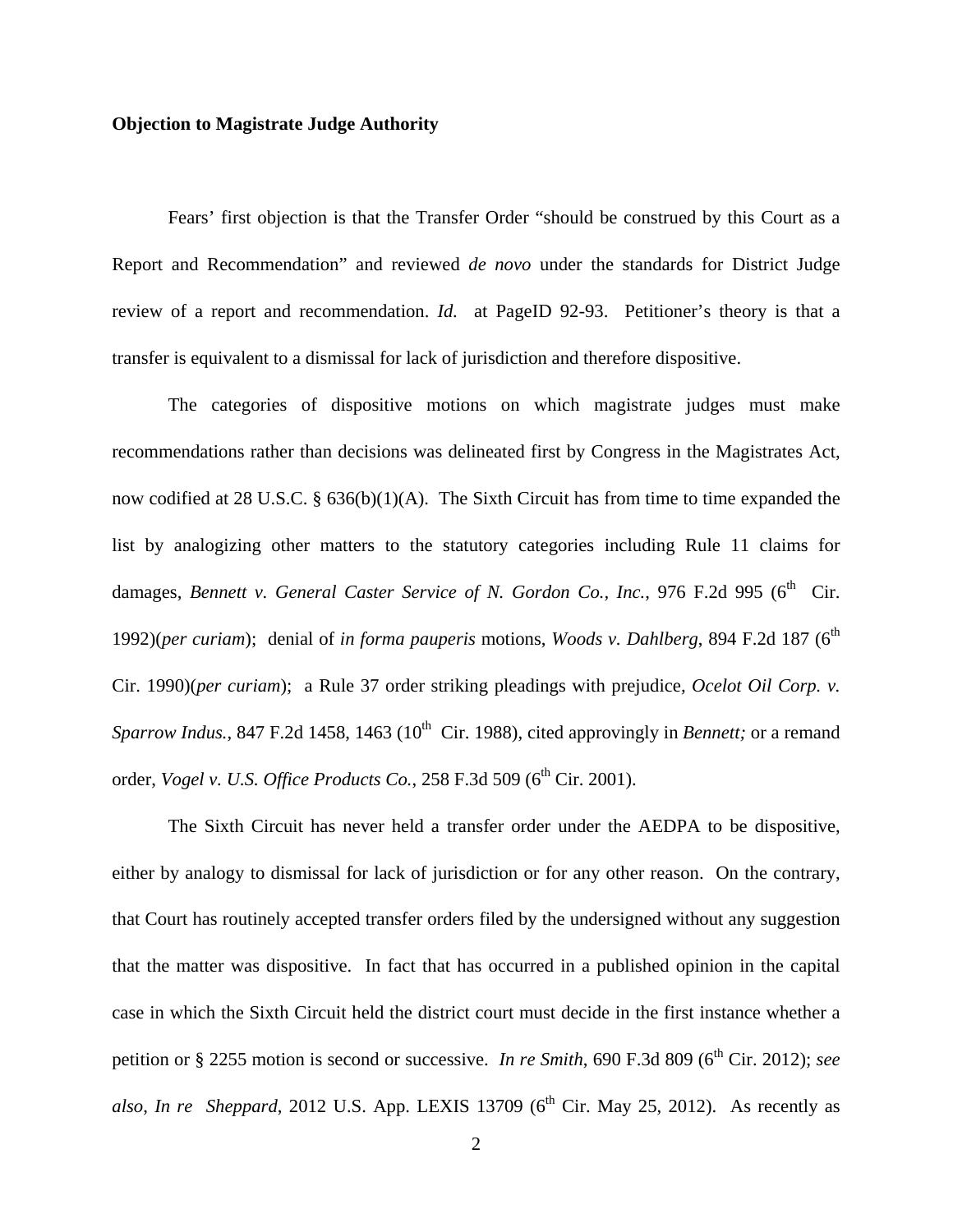January 6, 2017, the Circuit Court decided the merits of a transfer order by the undersigned without questioning whether there the transfer was jurisdictionally appropriate. *In re: Cedric E. Powell*, Case No.16-3556 ( $6<sup>th</sup>$  Cir. Jan. 6, 2017)(unreported; copy at ECF No. 6 in S.D. Ohio Case No. 3:16-cv-109).

 Petitioner candidly admits the "Sixth Circuit has not considered the question of whether a motion to transfer is the functional equivalent to any of the motions listed in 28 U.S.C. § 636(b)(1)(A)(Objections, ECF No. 7, PageID 94). But Petitioner does not mention any of the cases such as those cited above where the Sixth Circuit has accepted a transfer ordered by a Magistrate Judge without questioning that judicial officer's authority to enter the order. If a Magistrate Judge did not have authority to enter the order, then the transfer would not be effective and then circuit court would not have jurisdiction, a question they would be bound to raise and answer *sua sponte*. A federal court is further obliged to note lack of subject matter jurisdiction *sua sponte. Louisville & Nashville R. Co. v. Mottley*, 211 U.S. 149, 152 (1908); *Capron v. Van Noorden*, 6 U.S. 126 (1804); *Answers in Genesis of Ky., Inc. v. Creation Ministries Int'l, Ltd., 556 F.3d 459, 465 (6<sup>th</sup> Cir. 2009); <i>Clark v. United States, 764 F.3d 653 (6<sup>th</sup>* Cir. 2014). "[E]very federal appellate court has a special obligation to 'satisfy itself not only of its own jurisdiction, but also that of the lower courts in a cause under review,' even though the parties are prepared to concede it." *Bender v. Williamsport Area Sch. Dist*., 475 U.S. 534, 541(1986), *quoting Mitchell v. Maurer*, 293 U.S. 237, 244 (1934).

 Of course this Court accepts the authority of the circuit court to expand the statutory list of "dispositive" motions and obeys those decisions. But in the absence of such a decision, there is no good jurisprudential reason for the District Courts to expand that list themselves. The Magistrate Judge system was created to provide assistance to busy District Judges, particularly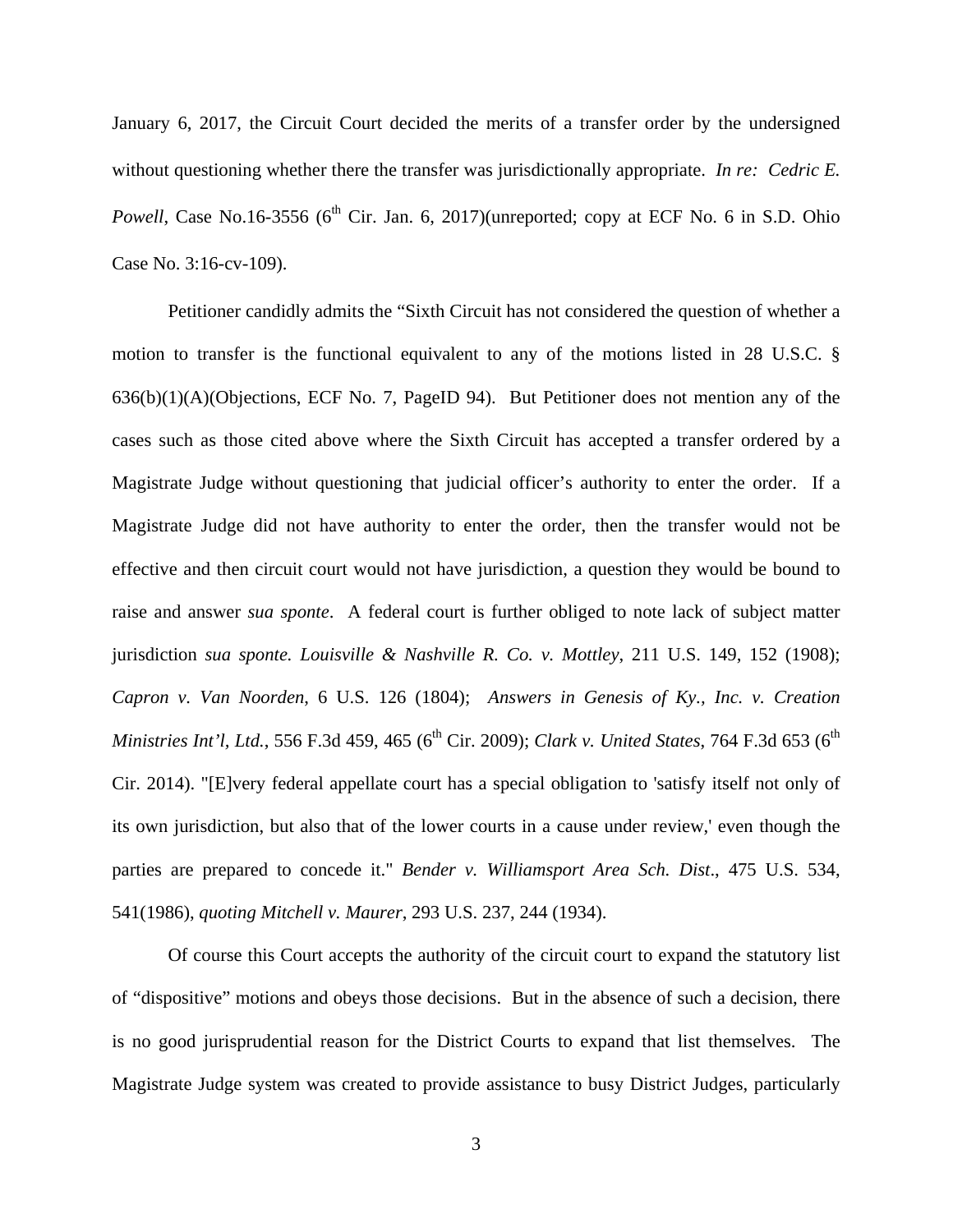with respect to prisoner cases. Every time the list of dispositive motions is expanded, the utility of Magistrate Judges is decreased, particularly because of the *de novo* review requirements for dispositive motions. Hence the circuit court has never created a general presumption against magistrate judge authority to decide motions and has proceeded in expanding the listing a careful ad hoc way (E.g., Magistrate Judges routinely **grant** motions to proceed *in forma pauperis*; only **denial** of such motions is considered dispositive. *Woods v. Dahlberg*, *supra*.)

 Fears argues transfer orders under the AEDPA should be classified as dispositive because they are the functional equivalent of a dismissal for lack of jurisdiction, claiming "[t]here is no discernible difference between the dismissal of a lawsuit for lack of subject matter jurisdiction and the transfer of a habeas petition as second-or-successive." (Objections, ECF No. 7, PageID 95.) To the contrary, there are many important and discernible differences. First of all, dismissal for lack of subject matter jurisdiction is a final appealable order under 28 U.S.C. § 1291; a transfer order is not final. Secondly, a transfer order does not embody a decision the district court lacks jurisdiction. Rather, it recognizes that jurisdiction cannot be exercised without prior permission of the circuit court under 28 U.S.C. § 2244.

 In sum, if the Sixth Circuit decides transfer questions are dispositive, this Court must obey. But the circuit court has never intimated such a position and has accepted without raising that question dozens of transfer orders signed by Magistrate Judges. There is no sound jurisprudential reason for this Court to anticipate such a decision and lessen further the utility of Magistrate Judges in managing habeas cases.